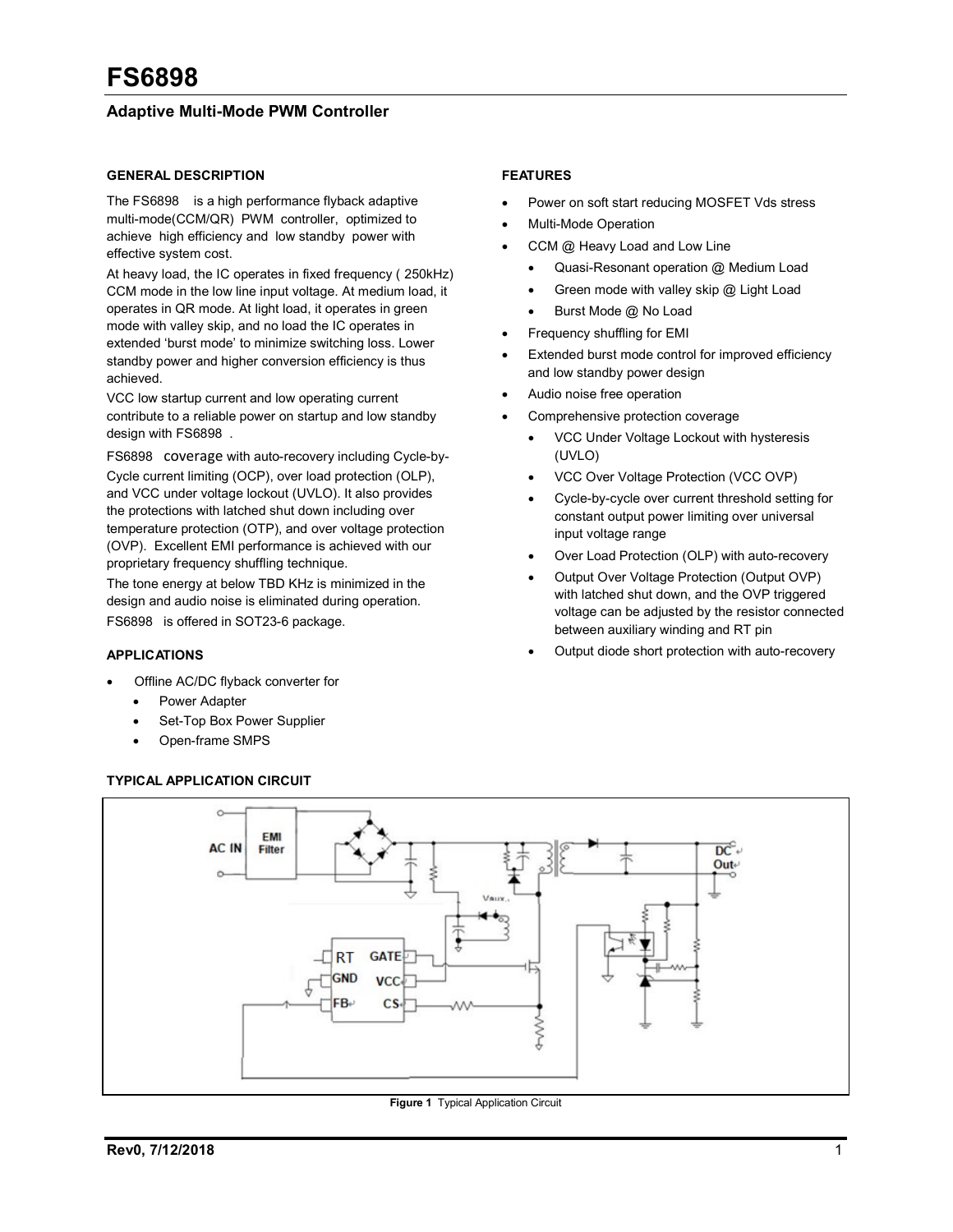### PIN CONFIGURATION

| Package | <b>Pin Configuration (Top View)</b>            |                                                |  |
|---------|------------------------------------------------|------------------------------------------------|--|
| SOT23-6 | <b>RT</b><br><b>GND</b><br>2<br>3<br><b>FB</b> | Gate<br>6<br><b>VCC</b><br>5<br>4<br><b>CS</b> |  |

## PIN DESCRIPTION

| No. | Pin        | <b>Description</b>                                                                                                             |
|-----|------------|--------------------------------------------------------------------------------------------------------------------------------|
|     | <b>RT</b>  | Detect transformer core demagnetization. Keep floating.                                                                        |
| 2   | <b>GND</b> | Ground.                                                                                                                        |
| 3   | FB         | Feedback input pin. The PWM duty cycle is determined by voltage<br>level into this pin and the current-sense signal at Pin CS. |
| 4   | СS         | Current sense input.                                                                                                           |
| 5   | <b>VCC</b> | Power supply.                                                                                                                  |
| 6   | Gate       | Totem-pole gate driver output for power MOSFET.                                                                                |

#### ORDERING INFORMATION Industrial Range: -40°C to +125°C

| <b>Order Part No.</b>   | Package          | <b>QTY</b> |
|-------------------------|------------------|------------|
| <b>FS6898 BCA-G-7TR</b> | SOT23-6, Pb-Free | 3000/Reel  |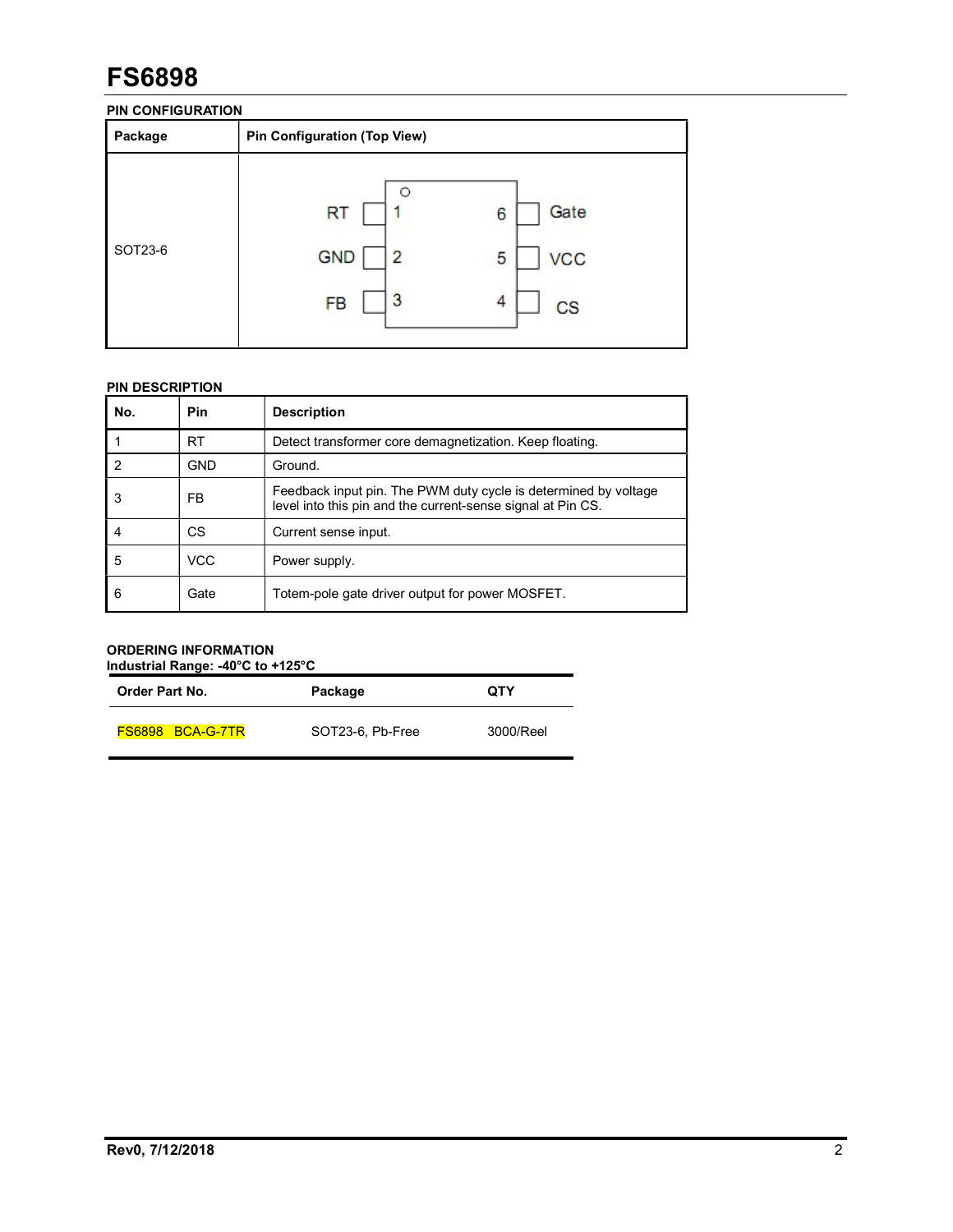### FUNCTIONAL BLOCK DIAGRAM (TBD)



### ABSOLUTE MAXIMUM RATINGS

| V <sub>CC</sub> Voltage                             |  | $-0.3V \sim V_{OVP} - 1V$         |
|-----------------------------------------------------|--|-----------------------------------|
| FB Input Voltage                                    |  | $-0.3V \sim 7V$                   |
| <b>CS Input Voltage</b>                             |  | $-0.3V \sim 7V$                   |
| Gate Voltage                                        |  | $-0.3V \sim 7V$                   |
| RT Input Voltage                                    |  | $-0.3V \sim 7V$                   |
| Operating temperature range, TA                     |  | $-40^{\circ}$ C $-+125^{\circ}$ C |
| Storage temperature range, T <sub>STG</sub>         |  | $-65^{\circ}$ ~+150 $^{\circ}$ C  |
| Package Thermal<br>Junction to Ambient, $R_{th-JA}$ |  | 150 °C/w (SOT23-6)                |
| Resistance<br>Junction to Case, $R_{th-JC}$         |  | 30 °C/w (SOT23-6)                 |
| ESD (HBM)                                           |  | 2000 V                            |
| ESD (CDM)                                           |  | 200 V                             |

Note:

Stresses beyond those listed under "Absolute Maximum Ratings" may cause permanent damage to the device. These are stress ratings only and functional operation of the device at these or any other condition beyond those indicated in the operational sections of the specifications is not implied. Exposure to absolute maximum rating conditions for extended periods may affect device reliability.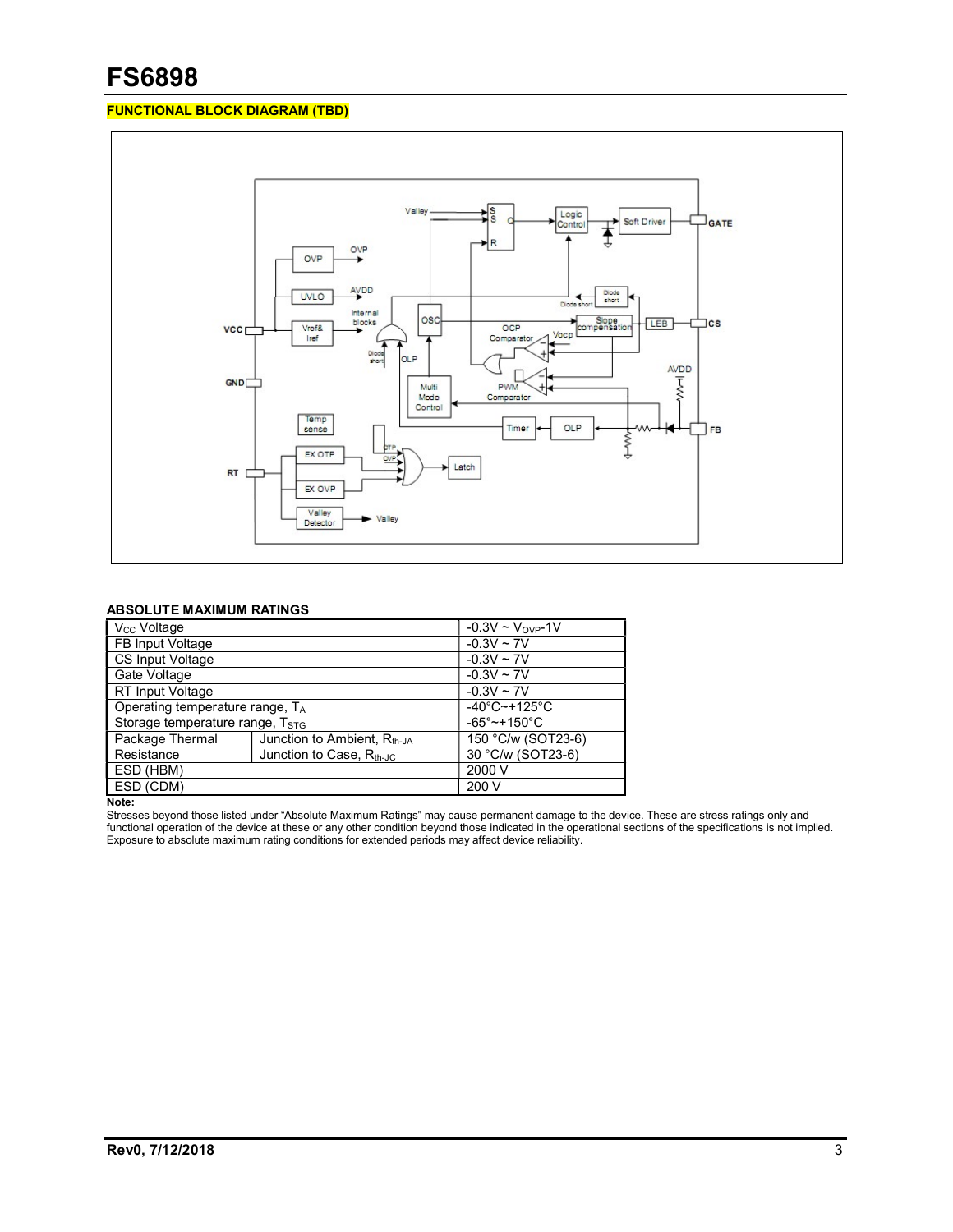### ELECTRICAL CHARACTERISTICS (TBD)

Test condition is T<sub>A</sub> = −40°C ~ +125°C. Typical values are at T<sub>A</sub> = 25°C, V<sub>CC</sub> = 18V, unless otherwise specified.

| Symbol                                    | Parameter                                                               | <b>Condition</b>                     | Min. | Typ.           | Max. | Unit        |
|-------------------------------------------|-------------------------------------------------------------------------|--------------------------------------|------|----------------|------|-------------|
| Supply Voltage (V <sub>CC</sub> ) Section |                                                                         |                                      |      |                |      |             |
| $V_{\rm CC}$                              | Input voltage operation range                                           |                                      | 12.0 |                | 26   | $\vee$      |
| SART-UP                                   | Start-up current                                                        | $V_{CC}$ = UVLO <sub>OFF</sub> -1V   |      | $\overline{2}$ |      | uA          |
| <b>ISTATIC</b>                            | Static current                                                          | $V_{CC} = 18V$ , CS=4V, FB=3.5V      |      | 2.5            |      | mA          |
| <b>I</b> BURST                            | <b>Burst current</b>                                                    | CS=0V,FB=0.5V                        |      | 0.6            |      | mA          |
| <b>UVLO<sub>OFF</sub></b>                 | Under voltage lockout exit                                              |                                      | 19   | 21             | 23   | V           |
| <b>UVLOON</b>                             | Under voltage lockout enter                                             |                                      | 6    | $\overline{7}$ | 8    | $\vee$      |
| V <sub>CC_OVP</sub>                       | V <sub>CC</sub> over voltage protection                                 |                                      | 26   | 27             | 28   | V           |
| V <sub>PULL-UP</sub>                      | Pull-up PMOS active                                                     |                                      |      | 10             |      | $\vee$      |
| <b>VLATCH RELEASE</b>                     | Latch release voltage                                                   |                                      |      | 5              |      | $\vee$      |
|                                           |                                                                         | Current Sense Input Section (CS Pin) |      |                |      |             |
| SS <sub>tcs</sub>                         | Soft start time for CS peak                                             |                                      |      | 4              |      | ms          |
| $t_{BLK}$                                 | Leading edge blanking time                                              |                                      |      | 300            |      | ns          |
| $V_{th}\_{OCP}$                           | Internal current limiting threshold<br>voltage with zero duty cycle     |                                      | 430  | 450            | 470  | mV          |
| $V_{th\_OCP\_CLAMP}$                      | OCP CS voltage clamper                                                  |                                      |      | 720            |      | mV          |
| t <sub>D</sub> ocp                        | OCP propagation delay                                                   |                                      |      | 90             |      | ns          |
| FB Input Section (FB Pin)                 |                                                                         |                                      |      |                |      |             |
| V <sub>FB</sub> Open                      | V <sub>FB</sub> open loop voltage                                       |                                      |      | 5.1            |      | $\vee$      |
| A <sub>vcs</sub>                          | PWM input gain $\triangle VFB/\triangle VCS$                            |                                      |      | 3.5            |      | V/V         |
| Maximum Duty<br>Cycle                     | Max duty cycle @ V <sub>cc</sub> =18V,<br>$V_{FB} = 3V$ , $V_{CS} = 0V$ |                                      | 75   | 78             | 81   | $\%$        |
| <b>IFB_SHORT</b>                          | FB pin short circuit current                                            |                                      |      | 0.3            |      | mA          |
| $V_{th\_OLP}$                             | Open loop protection, FB<br>threshold voltage                           |                                      |      | 4.4            |      | V           |
| $T_{d\_OLP}$                              | Open loop protection, debounce<br>time                                  |                                      |      | 60             |      | ms          |
| $Z_{FB\_IN}$                              | Input Impedance                                                         |                                      |      | 16             |      | KΩ          |
|                                           |                                                                         | Oscillator                           |      |                |      |             |
| F <sub>osc</sub>                          | Normal oscillation frequency                                            | $V_{CC}$ =18V, CS=0V, FB=3V          |      | <b>TBD</b>     |      | KHz         |
| $\Delta f_{\text{CSC}}$                   | Frequency jittering                                                     |                                      |      | $+/-6$         |      | $\%$        |
| F shuffling                               | Shuffling frequency                                                     |                                      |      | <b>TBD</b>     |      | Hz          |
| $\Delta f$ <sub>_Temp</sub>               | Frequency temperature stability                                         |                                      |      | 1              |      | $\%$        |
| $\Delta f_{\_VCC}$                        | Frequency voltage stability                                             |                                      |      | 1              |      | $\%$        |
| $F_{\text{Lburst}}$                       | Burst mode switching frequency                                          |                                      |      | <b>TBD</b>     |      | KHz         |
|                                           |                                                                         | On Chip Over Temperature Section     |      |                |      |             |
| $T_{SD}$                                  | Thermal shutdown temperature                                            |                                      |      | 150            |      | $^{\circ}C$ |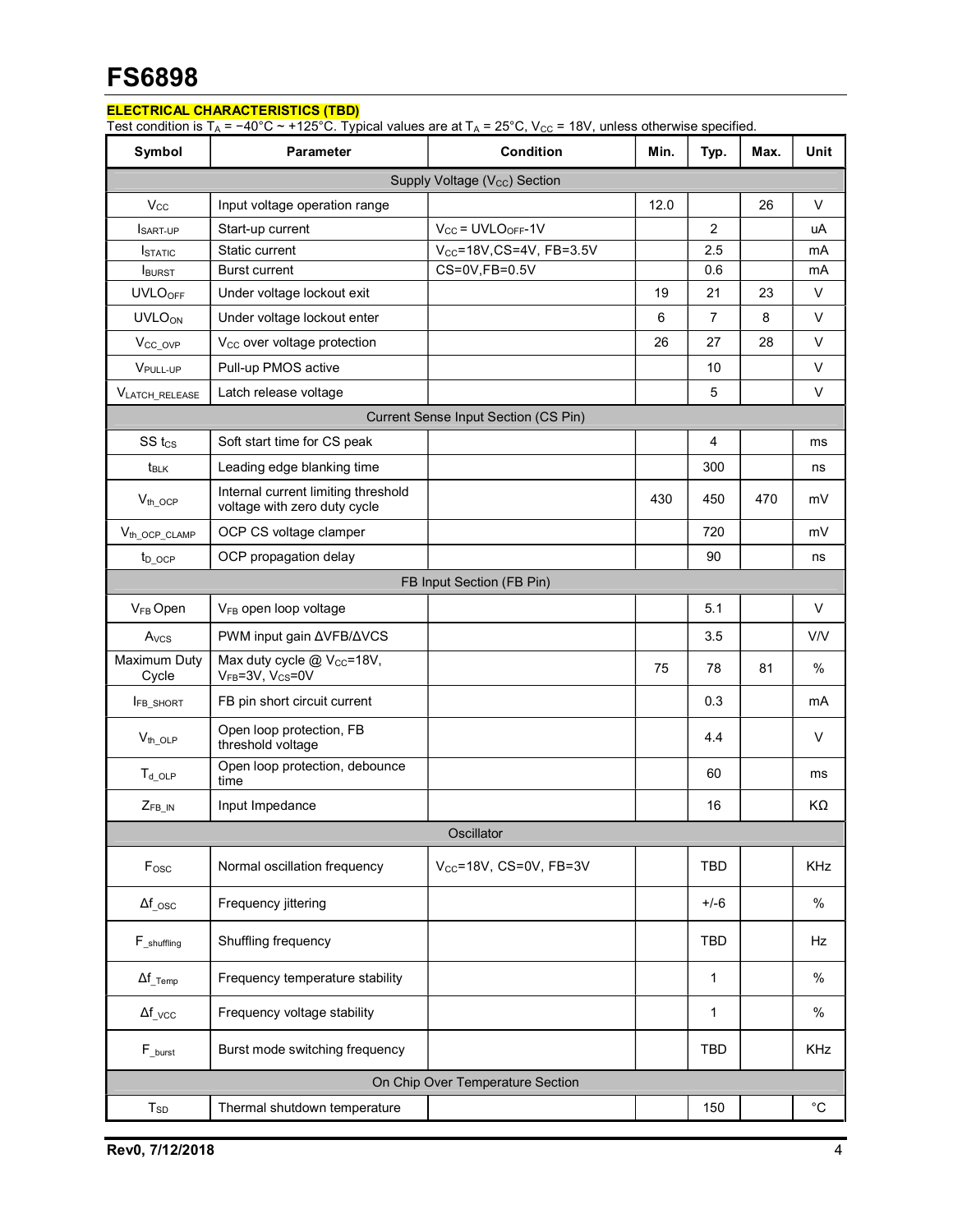| $T_{SD\_HYS}$            | Thermal shutdown hysteresis |                             |   | 30  |  | °С |
|--------------------------|-----------------------------|-----------------------------|---|-----|--|----|
|                          | <b>Gate Driver</b>          |                             |   |     |  |    |
| $V_{OL}$                 | Output low level            | $V_{CC}$ =18V, $I_{O}$ =5mA |   |     |  | v  |
| $V_{OH}$                 | Output high level           | $V_{CC}$ =18V, $IO$ =20mA   | 6 |     |  | v  |
| $V_{\_ \text{clamping}}$ | Output clamp voltage        |                             |   | 12  |  | V  |
| $t_{R}$                  | Output rising time          | 1.2V to 10.8V, @CL=1000pF   |   | 100 |  | ns |
| tr                       | Output falling time         | 10.8V to 1.2V, @CL=1000pF   |   | 100 |  | ns |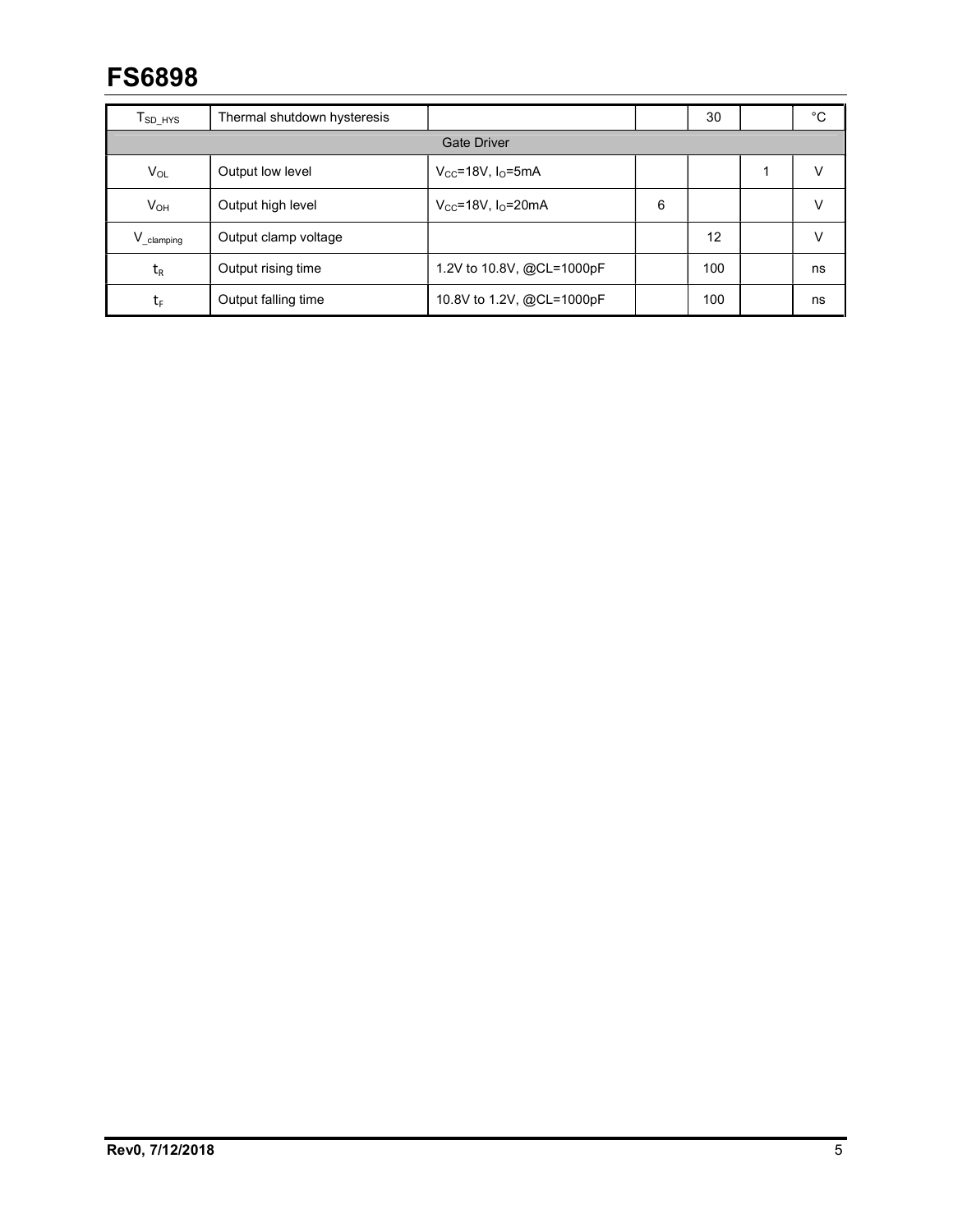CHARACTERIZATION PLOTS

TBD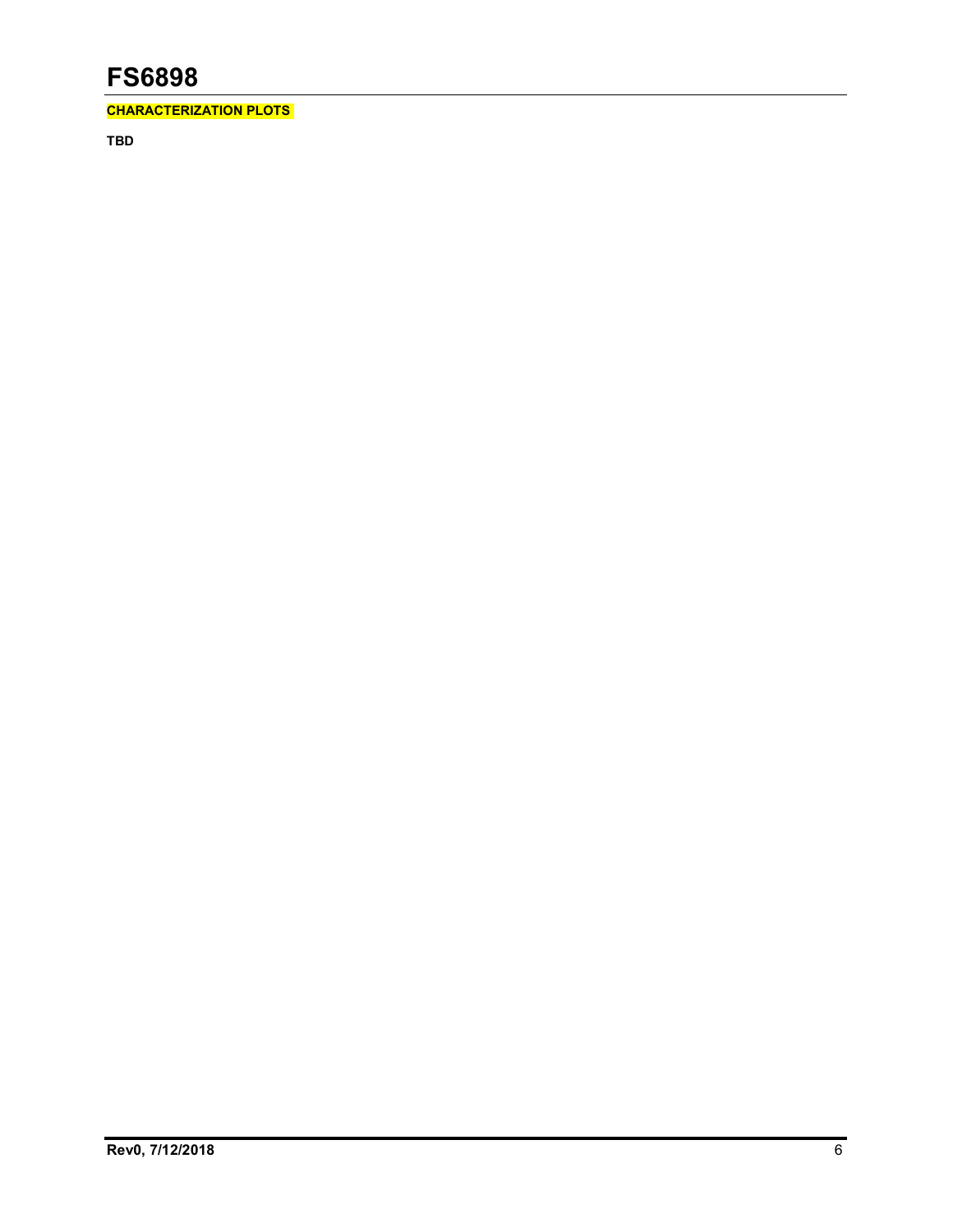#### OPERATION DISCRIPTION

FS6898 is a highly integrated current mode PWM control IC optimized for high performance, low standby power and cost effective offline flyback converter applications. The 'extended burst mode' control greatly reduces the standby power consumption and helps the design easier to meet the international power conservation requirements.

#### Start-up current and start-up control

Start-up current of FS6898 is designed to be very low so that VDD can be charged up quickly. A large value startup resistor can therefore be used to minimize the power loss in application.

#### Operating Current

The operating current of FS6898 is as low as 2.5mA (typical). Good efficiency and low standby power is achieved with the 'extended burst mode' control features.

#### Soft Start

FS6898 features an internal 2ms (typical) soft start to soften the electrical stress occurring in the power supply during startup. It is activated during the power on sequence. As soon as VCC reaches UVLO(OFF), the CS peak voltage is gradually increased from 0.05V to the maximum level. Every restart up is followed by a soft start.

#### Frequency Shuffling for EMI Improvement

The frequency shuffling (switching frequency modulation) is implemented in FS6898 . The oscillation frequency is modulated so that the tone energy is spread out. The spread spectrum minimizes the conduction band EMI and therefore eases the system design.



#### Multi Mode Operation for High Efficiency

FS6898 is a multi-mode QR/CCM controller. The controller changes the mode of operation according to the FB pin voltage. At the normal operating condition, the IC operates in traditional PWM mode.

As the output load current is decreased, the IC enter into green mode smoothly from the PWM mode. In this mode , the switching frequency will start to linearly decrease from 65KHz to 25KHz, meanwhile the valley turn on can be realized by monitoring the voltage activity on auxiliary windings through the RT pin. So the switching loss is minimized and the high conversion efficiency can be

At light load or no load condition, most of the power dissipation in a switching mode power supply is from switching loss of the MOSFET, the core loss of the transformer and the loss of the snubber circuit. The magnitude of power loss is in proportion to the switching frequency. Lower switching frequency leads to the reduction on the power loss and thus conserves the energy.

The switching frequency is internally adjusted at no load or light load condition. The switch frequency reduces at light/no load condition to improve the conversion efficiency. At light load or no load condition, the FB input drops below Vref\_burst\_L (the threshold enter burst mode) and device enters Burst Mode control. The Gate drive output switches when FB input rises back to Vref\_burst\_H (the threshold exit burst mode). Otherwise the gate drive remains at off state to minimize the switching loss and reduces the standby power consumption to the greatest extend.

#### Current Sensing and Leading-Edge Blanking

Cycle-by-Cycle current limiting is offered in FS6898 current mode PWM control. The switch current is detected by a sense resistor into the CS pin. An internal leading edge blanking circuit chops off the sensed voltage spike at initial internal power MOSFET on state due to snubber diode reverse recovery and surge gate current of power MOSFET. The current limiting comparator is disabled and cannot turn off the internal power MOSFET during the blanking period. The PWM duty cycle is determined by the current sense input voltage and the FB input voltage.

#### Internal Synchronized Slope Compensation

Built-in slope compensation circuit adds voltage ramp into the current sense input voltage for PWM generation. This greatly improves the close loop stability at CCM and prevents the sub-harmonic oscillation and thus reduces the output ripple voltage.

#### Driver

The power MOSFET is driven by a dedicated gate driver for power switch control. Too weak the gate driver strength results in higher conduction and switch loss of MOSFET while too strong gate driver strength results the compromise of EMI.

A good tradeoff is achieved through the built-in totem pole gate design with right output strength and dead time control. The low idle loss and good EMI system design is easier to achieve with this dedicated control scheme.

#### Protection Controls

Good power supply system reliability is achieved with auto-recovery protection features including Cycle-by-Cycle current limiting (OCP), and Under Voltage Lockout on VDD (UVLO), and latched shutdown features including Over Temperature Protection (OTP),  $V_{CC}$  and output Over Voltage Protection (OVP).

With our proprietary technology, the OCP is line voltage compensated to achieve constant output power limit over the universal input voltage range.

At overload condition when FB input voltage exceeds power limit threshold value for more than Td\_OLP, control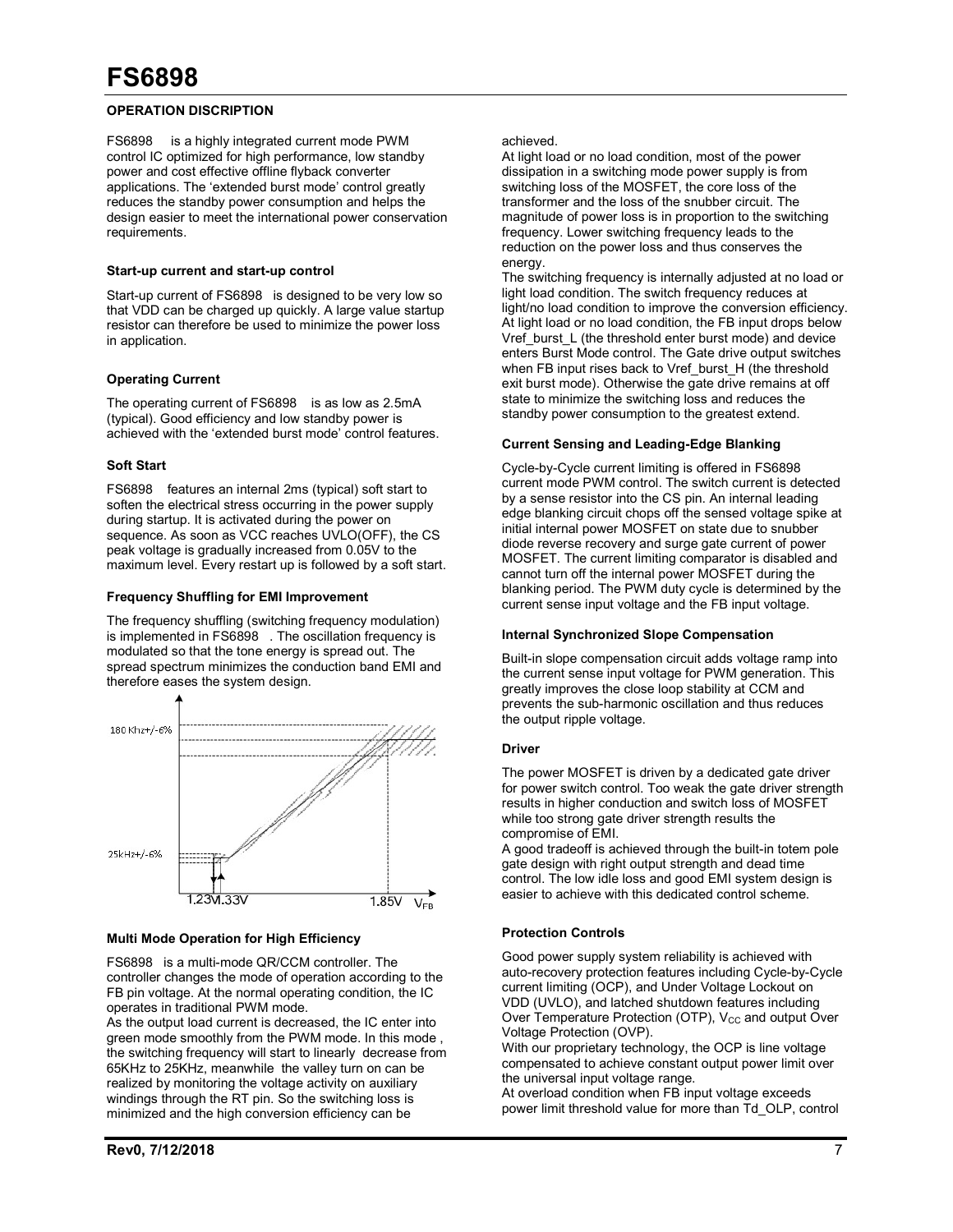circuit reacts to shut down the converter. It restarts when VDD voltage drops below UVLO limit. For protection with latched shut down mode, control circuit shuts down (latch) the power MOSFET when an over temperature condition or over voltage condition is detected until  $\mathsf{V}_{\mathsf{CC}}$  drops below 5V (typical) (Latch release voltage), and the device enters power on restart-up sequence thereafter.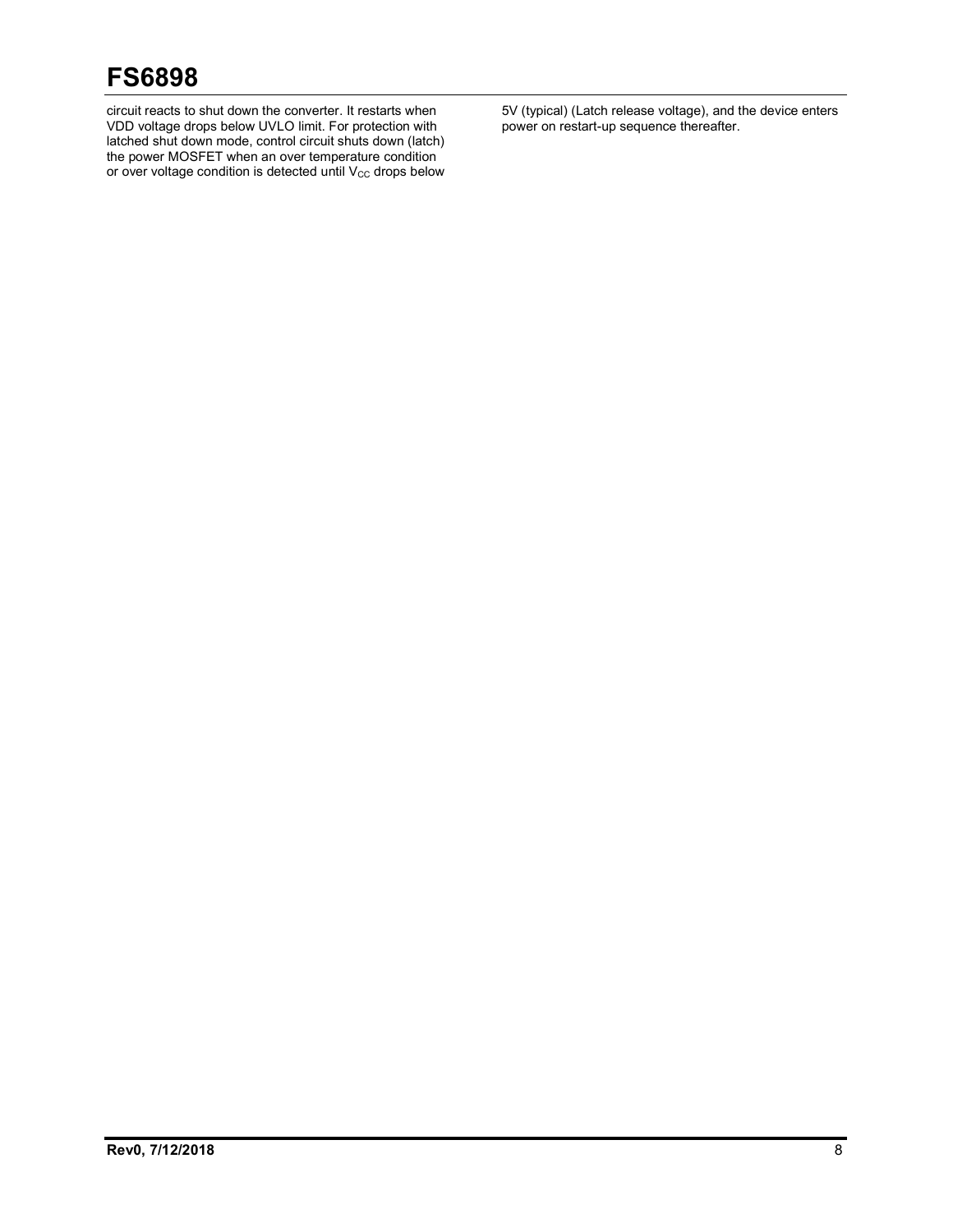| <b>Profile Feature</b>                                                                                                                                                                                                                  | <b>Pb-Free Assembly</b>                                                                                                               |
|-----------------------------------------------------------------------------------------------------------------------------------------------------------------------------------------------------------------------------------------|---------------------------------------------------------------------------------------------------------------------------------------|
| Preheat & Soak<br>Temperature min (Tsmin)<br>Temperature max (Tsmax)<br>Time (Tsmin to Tsmax) (ts)<br>Average ramp-up rate (Tsmax to Tp)<br>Liquidous temperature (TL)<br>Time at liquidous (tL)<br>Peak package body temperature (Tp)* | $150^{\circ}$ C<br>$200^{\circ}$ C<br>60-120 seconds<br>3°C/second max.<br>$217^{\circ}$ C<br>$60-150$ seconds<br>Max $260^{\circ}$ C |
| Time $(tp)^{**}$ within 5°C of the specified<br>classification temperature (Tc)                                                                                                                                                         | Max 30 seconds                                                                                                                        |
| Average ramp-down rate (Tp to Tsmax)                                                                                                                                                                                                    | 6°C/second max.                                                                                                                       |
| Time 25°C to peak temperature                                                                                                                                                                                                           | 8 minutes max.                                                                                                                        |



Figure 2 Classification Profile